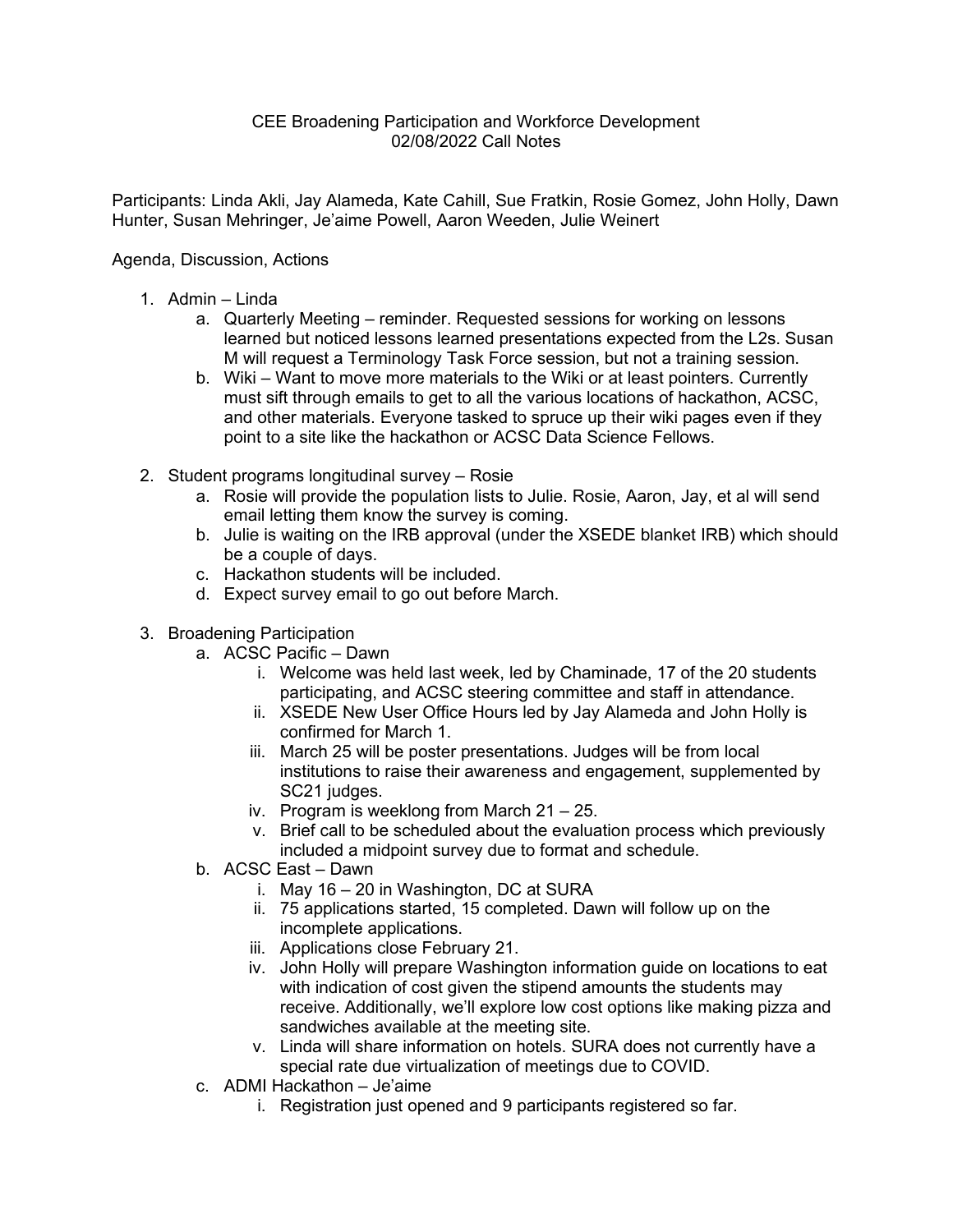- ii. Institutions are registering teams. Morehouse will have two teams and Jackson State has a team.
- iii. The traditional kickoff meeting is themed as draft day. John Holly is developing the draft day plan and materials including music. Additional touches and reminders leading up to draft day.
- iv. Voltran is providing 3,000
- v. Omnibond is supplying the prizes
- vi. Google is providing access to their Cloud Platform
- vii. Goal is 60 participants and mentors. 4 to 5 students per team with their institution mentor and a technical expert mentor.
- viii. XSEDE will provide \$1,000 supporting sponsorship to ADMI that will include registration for John. TACC will cover Je'aime's registration.
- ix. Rosie will follow up with Je'aime about student support needs.
- x. Linda will follow up with Julie about a post event survey.
- d. ACSC Community Development Fellows Kate
	- i. Meeting dates for April and May were changed due to conflicts. Update is reflected on the Wiki.
	- ii. Group is using Google Classroom for materials. Currently available is Python materials targeted to the those with less programming experience.
	- iii. XSEDE Allocation Open OnDemand on Bridges is available to the participants.
	- iv. Kate will work with Julie on the midpoint survey after this third meeting in February.
	- v. Linda will prepare for the release of the first stipends after the February meeting.
- 4. Education Kate
	- a. Collaborative Course Applications of Parallel Computing has 13 institutions and over 160 students participating.
	- b. Plan for materials preservation post XSEDE to continue to make them available needs to be worked out with UC Berkley. Possible OSC can continue to maintain.
	- c. No Computational Thinking webinars planned. Cleaning up the recording and adding captions is taking time. These will be made available.
	- d. Planning started for the Computational Chemistry for Educators (CCE) to be offered mid-June. It will be office as virtual, same as last year.
- 5. EMPOWER Aaron
	- a. Spring cohort consists of 62 students.
	- b. First progress reports due in early March.
- 6. Terminology Task Force Susan
	- a. Terminology Task Force is working on scheduling training for the staff responsible for running Sitebulb. Hope to have the training before the quarterly meeting.
	- b. As noted above there will be a session scheduled for TTF just to update the community.
- 7. Training Susan
	- a. Additional turnover Manu at SDSC. Working with Bob for a replacement and what the work will be. Roadmaps are completed.
	- b. Main Wiki page is up to date. Child pages need review and updating.